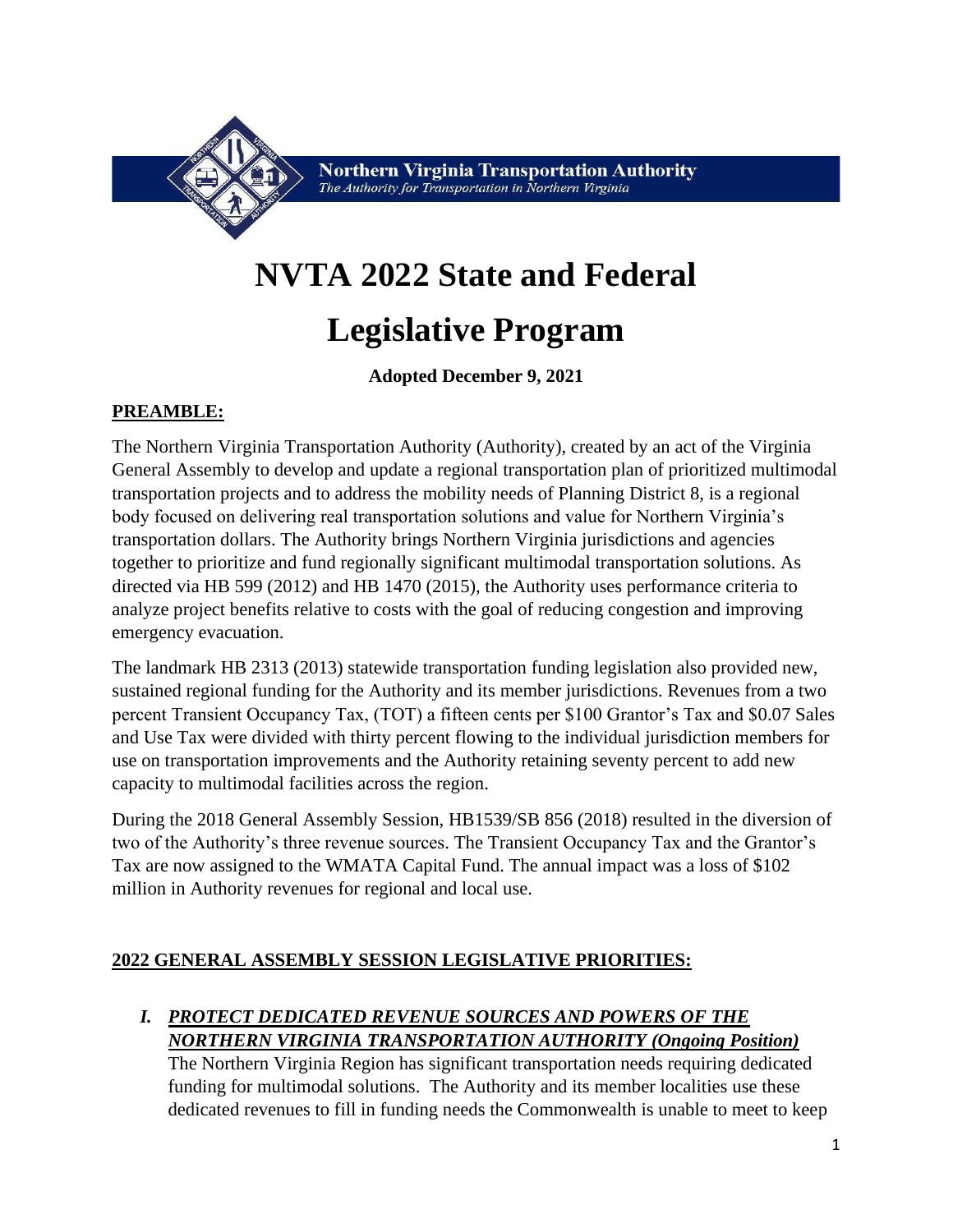the regional economy and quality of life operating at high levels. The Authority and member localities need stable and predictable revenue sources and powers in order to make decisions that reduce traffic congestion for residents and businesses of the region. The Authority will work with the General Assembly and the administration to find an effective means of ensuring the region is not deprived of critically needed dedicated revenue to meet the multimodal transportation needs of our community.

The Authority funds regionally significant multimodal transportation projects using a prioritization process required by law. We oppose any action that bypasses this process by mandating the spending of regional revenues outside of the prioritization process or locally controlled revenues by requiring set asides or any other action.

Any action to change the provisions of Chapter 766 (2013), Chapter 837 (2019), Chapter 846 (2019), Chapter 1230 (2020) and Chapter 1275 (2020) that reduce dedicated revenue through state taxes or fees deposited into the Northern Virginia Transportation Authority Fund shall contain a method to restore or replace revenue sources to provide for similar revenue collections as of fiscal year ending June 30, 2018.

#### *II. RESTORE LONG TERM FUNDING TO THE AUTHORITY (Revised Position)*

In 2018, deliberations on how the Commonwealth of Virginia should provide \$154 million annually to address long neglected capital maintenance at the Washington Metropolitan Area Transit Authority (WMATA) resulted in the diversion of two of the Authority's three revenue sources. The two percent Transient Occupancy Tax and the fifteen cents per \$100 Grantor's Tax are now assigned to the WMATA Capital Fund. The annual impact was a loss of \$102 million in Authority revenues for regional and local use. The adopted FY 2018-2023 Six Year Program was reduced by \$275 million from initial projections resulting in partial funding for multiple projects with high scores of reducing congestion.

In recognition of the pressing transportation needs in Northern Virginia, during the 2019 General Assembly Session, the Governor and the General Assembly used the new interstate funding initiative to partially replace funds diverted from the region. The Commonwealth estimates that when fully implemented in FY 2022, the new interstate funding tools will raise just under \$20 million annually for the Authority and its member jurisdictions. Current Virginia estimates show the Authority will receive on average \$13.5 million each year for FY 2022-2027 from the Interstate Operations and Enhancement Fund.

In the 2020 General Assembly Session, the Authority secured an additional \$50 million in replacement dedicated revenues. The Authority and the member jurisdictions have access to a ten cents per \$100 regional Grantor's Tax and \$20 million annually from the state Commonwealth Transportation Fund.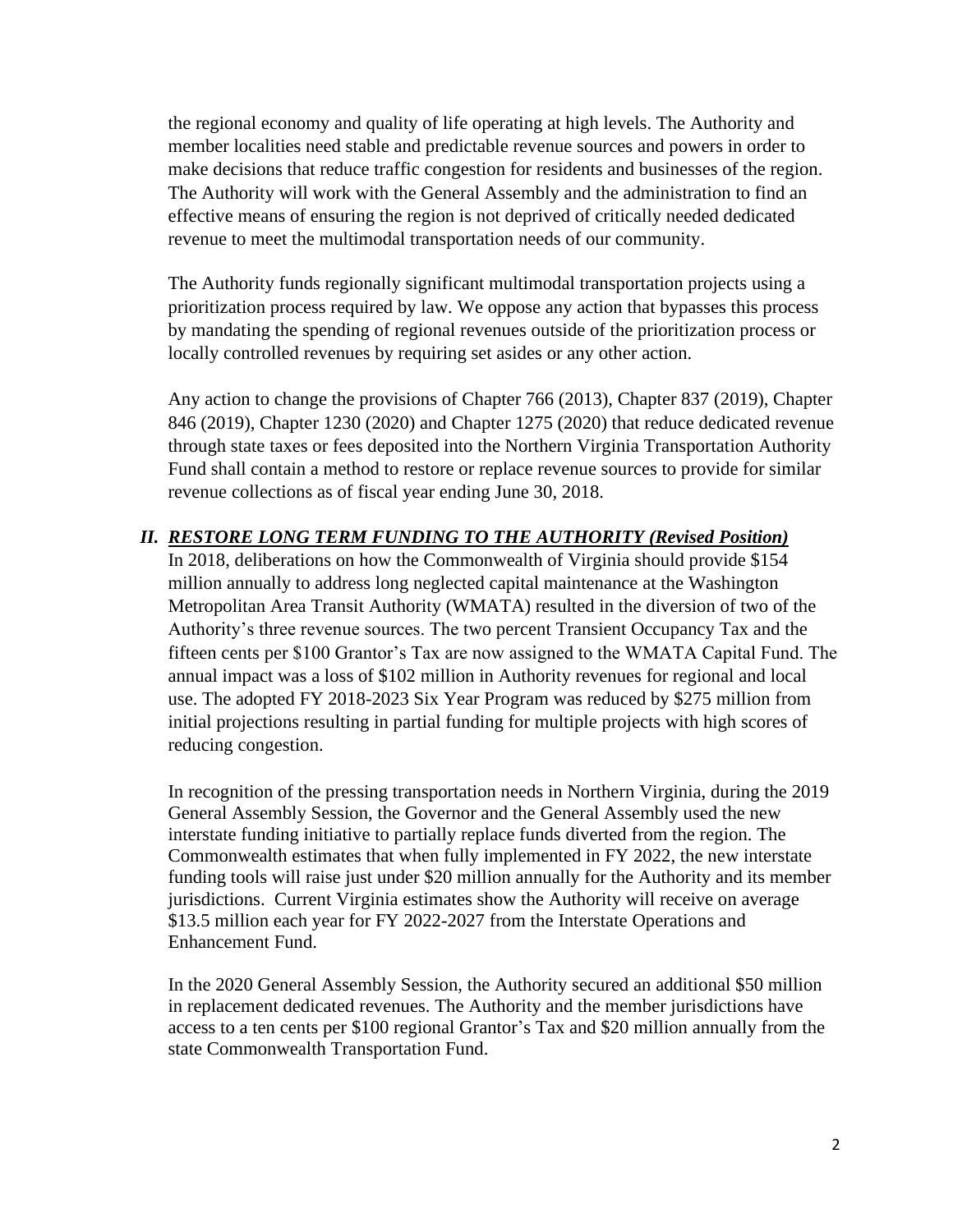An additional \$38.5 million in annual dedicated revenues is still needed to restore dedicated regional revenues to pre-2018 levels. The Authority favors statewide revenue as the first source of funding which helps limit additional burdens on Northern Virginia taxpayers already paying for extensive multimodal transportation projects in the region. To date the Northern Virginia region has absorbed an increase of twenty cents per \$100 in the Grantors Tax and a three percent increase in the Transient Occupancy Tax to produce revenue to complete critical multimodal transportation infrastructure.

#### *III.PROTECT VIRGINIA'S TRANSPORTATION FUNDING (New Position)*

The Commonwealth of Virginia has primary responsibility for our multimodal transportation system. An efficient transportation infrastructure is critical to Virginia's ability to attract and retain jobs. Unlike many states during the pandemic, Virginia had the resources to keep its transportation projects moving forward keeping both private and public sector workers earning salaries for their families. These resources need to continue and grow to ensure the Commonwealth can support its business community's need for infrastructure that moves goods and people.

#### *IV. SUPPORT USE OF EFFECTIVE TRANSPORTATION TECHNOLOGY (New Position)*

The NVTA Transportation Technology Strategic Plan (TTSP) was developed as a tool for establishing a proactive approach to innovation, which keeps congestion reduction top of mind. It is comprised of an Action Plan and eight strategies that address **congestion reduction, accessibility, cybersecurity/privacy, autonomous vehicles (especially zero-occupancy passenger vehicles), pricing mechanisms, communications infrastructure, regional interoperability, and electric vehicle infrastructure**. TTSP activity will be grounded in the Authority's vision and core values including equity, sustainability, and safety.

#### *V. SUPPORT ADDITIONAL FLEXIBILITY FOR VIRTUAL MEETINGS OF PUBLIC BODIES (Revised Position)*

In response to the COVID-19 health and safety emergency, the Authority and its member jurisdictions found additional ways to maintain transparency and citizen involvement in the operations of government. The Authority supports efforts to maximize flexibilities for regional government bodies to conduct electronic meetings, allowing greater access to the public and opportunities for members to participate remotely outside of a declared state of emergency.

#### **A. STATE LEGISLATIVE PROGRAM**

#### *I. STATE FUNDING*

**Allocation of Statewide Revenues:** It is important that Northern Virginia continues to receive its fair share of statewide revenues, as required in HB 2313. This is especially important as various formulas and processes for transportation funding are being created and/or modified.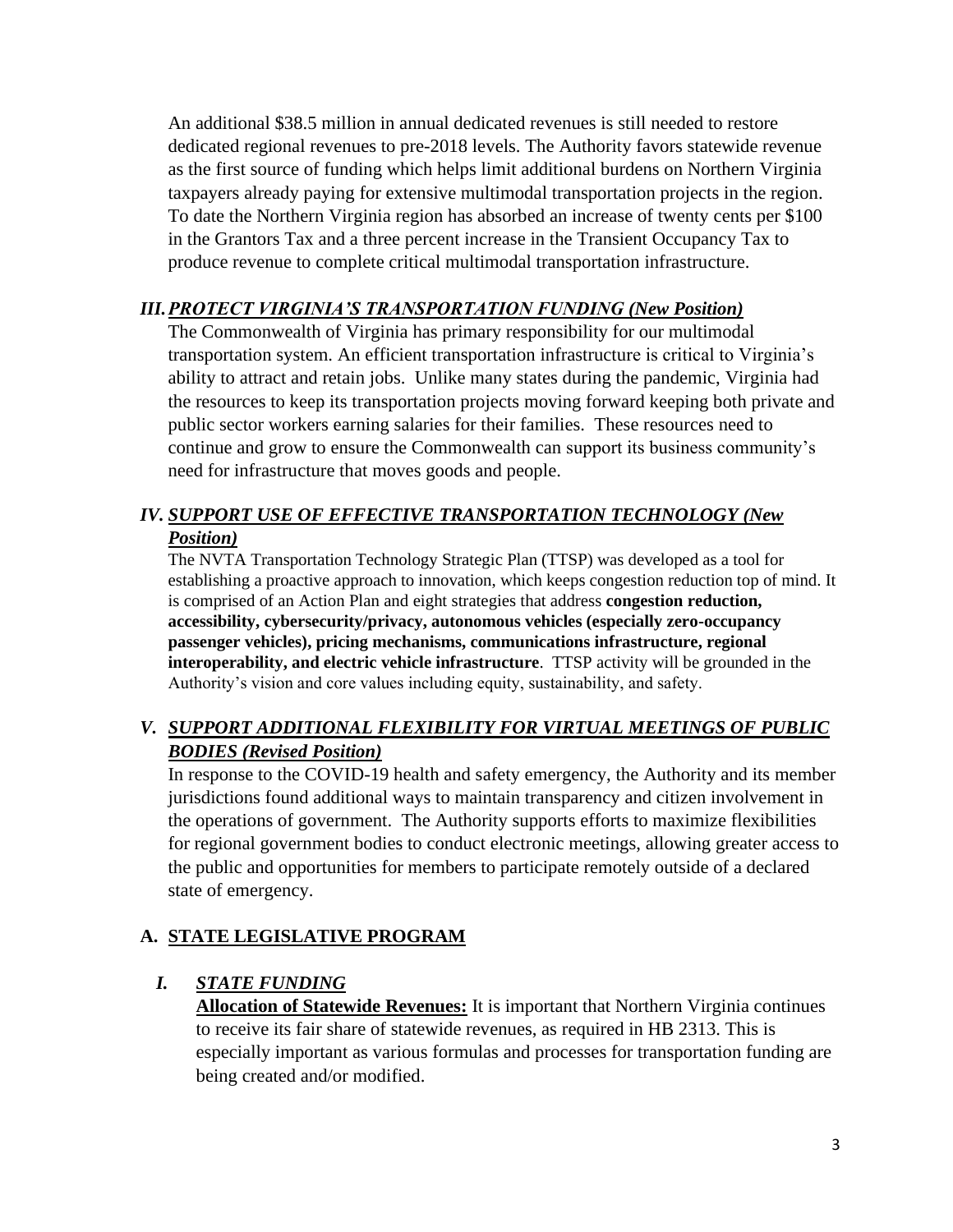- **a) State of Good Repair: The Authority recommends that the Virginia Department of Transportation and the Commonwealth Transportation Board take action to ensure Northern Virginia's primary and secondary roads are maintained at a Critical Condition Index (CCI) score of Good to Excellent.**
	- i. The Authority encourages the Commonwealth to adopt performance metrics and a funding strategy for pavement and bridge maintenance that recognizes the unique use patterns in Northern Virginia where primary and secondary roads carry significantly more traffic than similar facilities in other parts of Virginia.

#### **b) Revenue Sharing: The Authority recommends that funding of the Revenue Sharing Program not be decreased below \$100 million.**

- i. The Revenue Sharing Program, which significantly leverages state transportation funds by encouraging local governments to spend their own money on transportation projects, is important to the Authority and the region.
- ii. This program has been a success in Northern Virginia, where our localities regularly apply for and rely on these funds to advance critical transportation projects. Given the transportation needs of the region while acknowledging that Smart Scale is extremely oversubscribed, projects funded through the Revenue Sharing Program are not only important to the localities that seek Revenue Sharing funds but are important to the region as well.
- **c) Technology Innovation Funding: The Authority supports additional state resources and initiatives that realize the full potential of technology to maximize the efficiency of the Commonwealth's transportation infrastructure.** Technology innovation has the potential to create new and more effective transportation services for citizens and businesses. The Authority looks forward to partnering with the Commonwealth to advance strategic uses of technology and innovation in our member jurisdictions.
- **d) Smart Scale: The Authority supports allocation of state funds via objective and transparent data analysis.** In Northern Virginia, that analysis should emphasize multimodal projects that best mitigate traffic congestion relative to project cost.

### *II. WASHINGTON METROPOLITAN AREA TRANSIT AUTHORITY (WMATA)*

WMATA bus and rail services continue to support job and population growth in the Commonwealth of Virginia and Northern Virginia. The Authority, in addition to WMATA's Virginia jurisdictional partners, are on track to enhance the system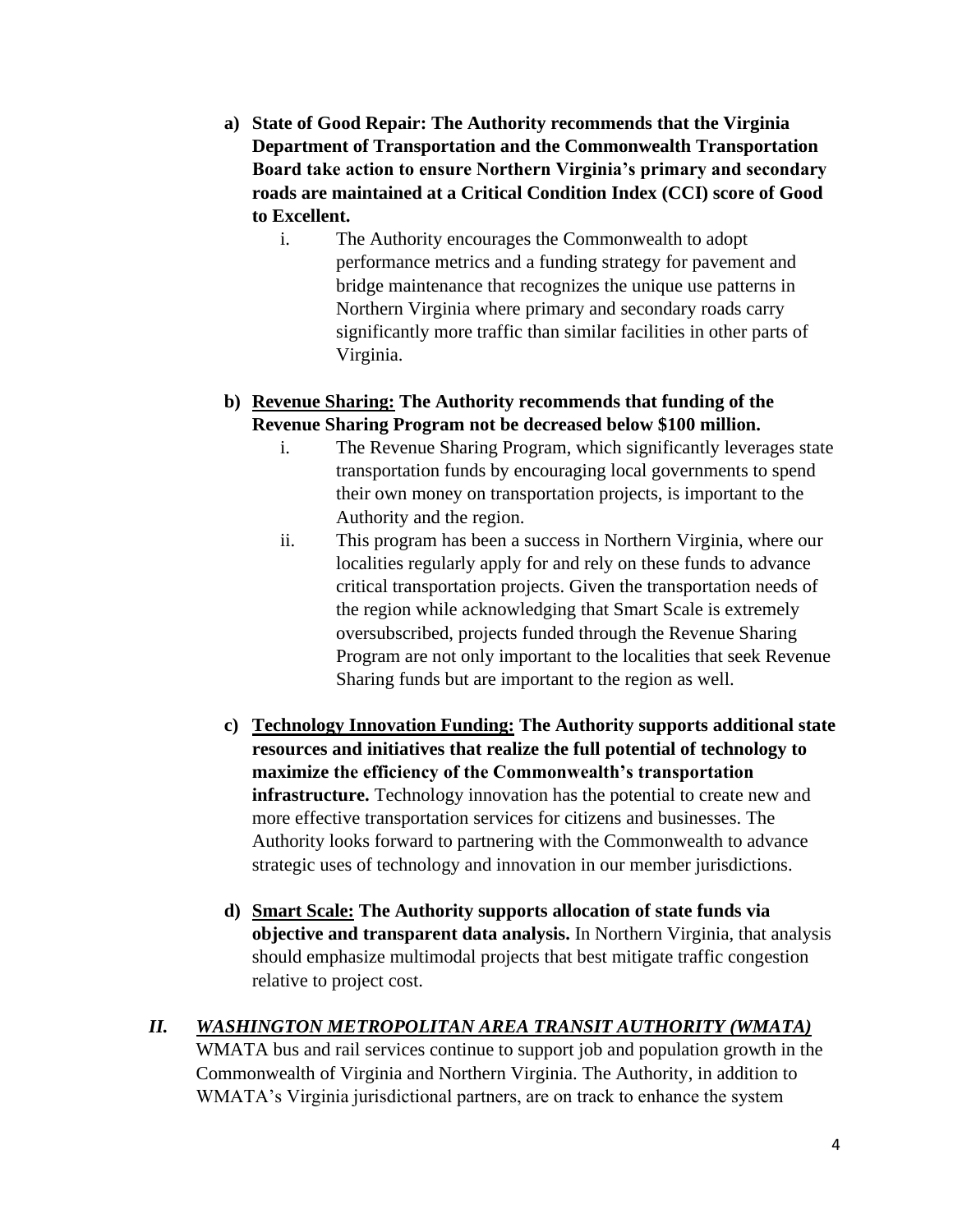through significant investments, e.g. Silver Line completion, new Potomac Yard Metro station and numerous park and ride lots along I-66. WMATA, its funding partners, stakeholders and users are at a critical crossroads as we collectively try to determine the future of this important transportation infrastructure and also protect the cumulative billions of dollars already invested by local, state and federal government, by this Authority and by the private sector.

Metrorail in particular is a significant driver of the Commonwealth's and Northern Virginia's economy. The transit system station locations are the focus of some \$25 billion in residential and commercial development and economic activity around rail facilities generates \$600 million a year in state tax revenues.

- **a) State of Good Repair: The Authority supports legislation and funding necessary to sustain investments in transit and keep transit systems in a state of good repair, including maintaining dedicated funding for Metro.**
	- i. The Authority opposes any legislation that would shift the Commonwealth's responsibility for transit funding to localities or regions.
- **b) Safety: The Authority supports adequate funding for and oversight of WMATA as it enhances the safety and security of the system and its riders.** The Commonwealth is a valuable partner in ensuring that WMATA continues to move ahead with important safety and infrastructure capital improvements in its system and must work with the Federal Government to ensure that it, too, provides sufficient resources.
	- i. **Sustainable Funding Reforms: The Authority supports federal action that extended the annual \$150 million federal capital appropriation known as the Passenger Rail Investment and Improvement Act (PRIIA) thru 2030.** *(revised position)* Extending the \$300 million annually provided by the federal government, the Commonwealth, Maryland, and the District of Columbia, as provided in Passenger Rail Investment and Improvement Act of 2008 (PRIIA) beyond 2019 is critical. This funding addresses urgent capital needs and is especially important as WMATA works with the federal government and its state and local jurisdictions to improve safety and state of good repair issues throughout its system.
	- ii. Capital and operating funding agreements among all Metro stakeholders is essential to ensuring sustainable funding for maintenance and enhancements.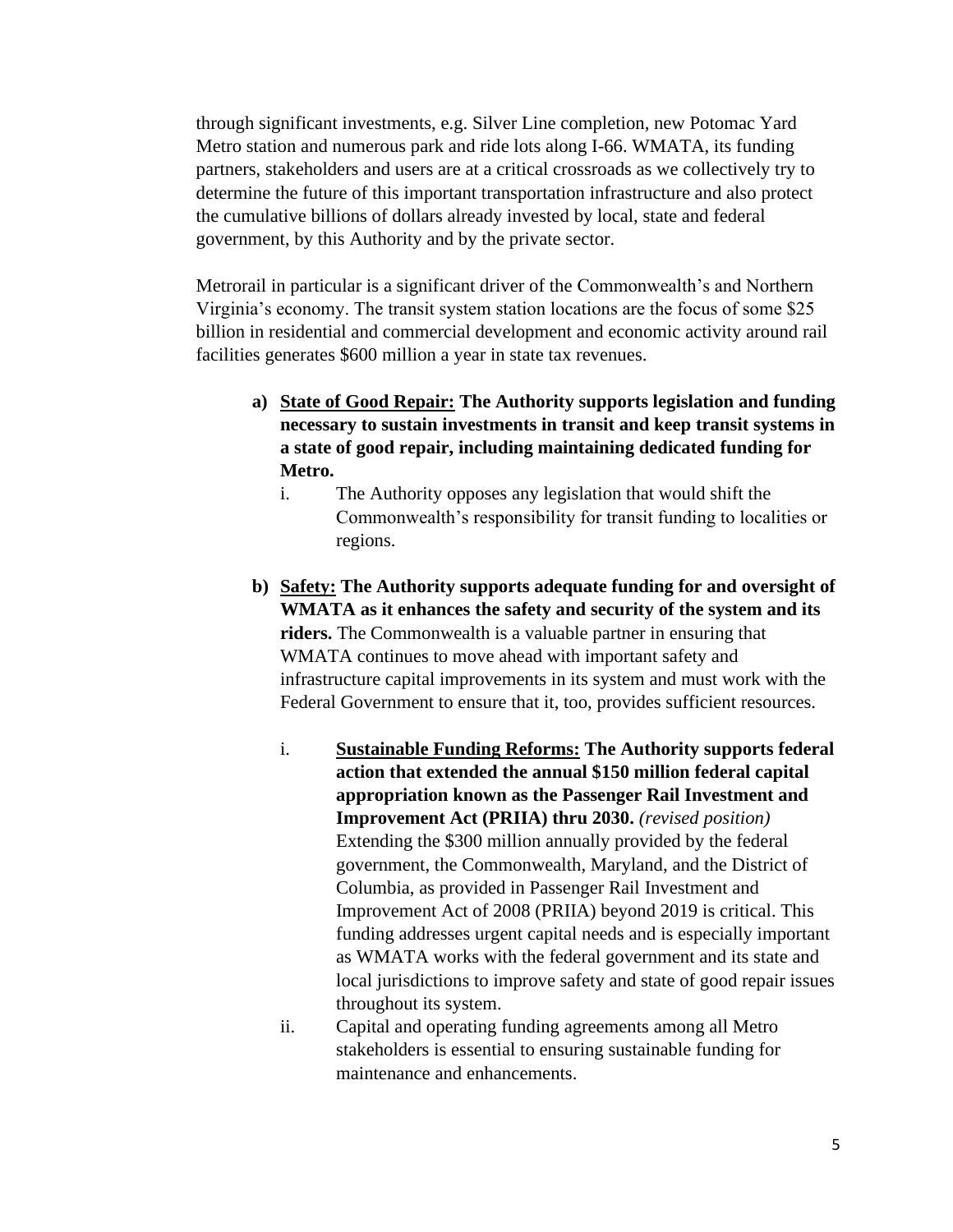- **c) Maximize Metrorail's Existing Infrastructure: The Authority supports continued local, regional, state and federal investment in Metro that helps accommodate additional passenger growth in Northern Virginia, which is important for the entire Commonwealth and serves federal facilities in the National Capital Region.**
	- i. While focusing on safety and state of good repair, the region must also work to address WMATA capacity needs that serve Northern Virginia residents and businesses and federal facilities. The region is projected to continue to grow over the coming decades, placing more pressure on a Metro system that is already nearing capacity.
	- ii. Improvements to the system's core capacity are needed to attract and accommodate additional riders. Capital and operating resources and efficiencies are critical to ensuring that these needs are addressed. (*Reaffirms previous position*)

#### *III. VIRGINIA RAILWAY EXPRESS (VRE)*

**The Authority supports efforts to identify funding for operating and capital costs to sustain current service, as well as funding to address natural demand growth in the region.**

- a) VRE currently provides approximately 20,000 rides a day. Most of those utilizing the system are transit choice riders who would otherwise be driving on Northern Virginia's already congested roadways. VRE provides the equivalent of an additional lane on the I- 95/I-395 and I-66 Corridors of Statewide Significance during peak periods, with less pollution, energy consumption and accident cost from highway operation.
- b) VRE's 2040 System Plan identified capital and operating requirements needed for the system; and the associated Financial Plan found a clear need for increased funding even without any expansion of service. While some elements of the 2040 Plan have been funded through Smart Scale and the DC2RVA projects; without **state** and **federal** investment in building an additional crossing at Long Bridge, VRE will not be able to meet current or future demands for service.
- c) The creation of the Commuter Rail Operating and Capital (CROC) fund and annual \$15 million allocation of regional gas tax revenue by the 2018 General Assembly was a clear acknowledgement of the critical role VRE plays in the regional transportation system.

#### *IV. LAND USE PLANNING*

**The Authority supports land use and zoning as fundamental local responsibilities and objects to certain land use provisions included in state law that could override the work done by our local governments and our residents, property owners, and the local business communities on land use and transportation plans.**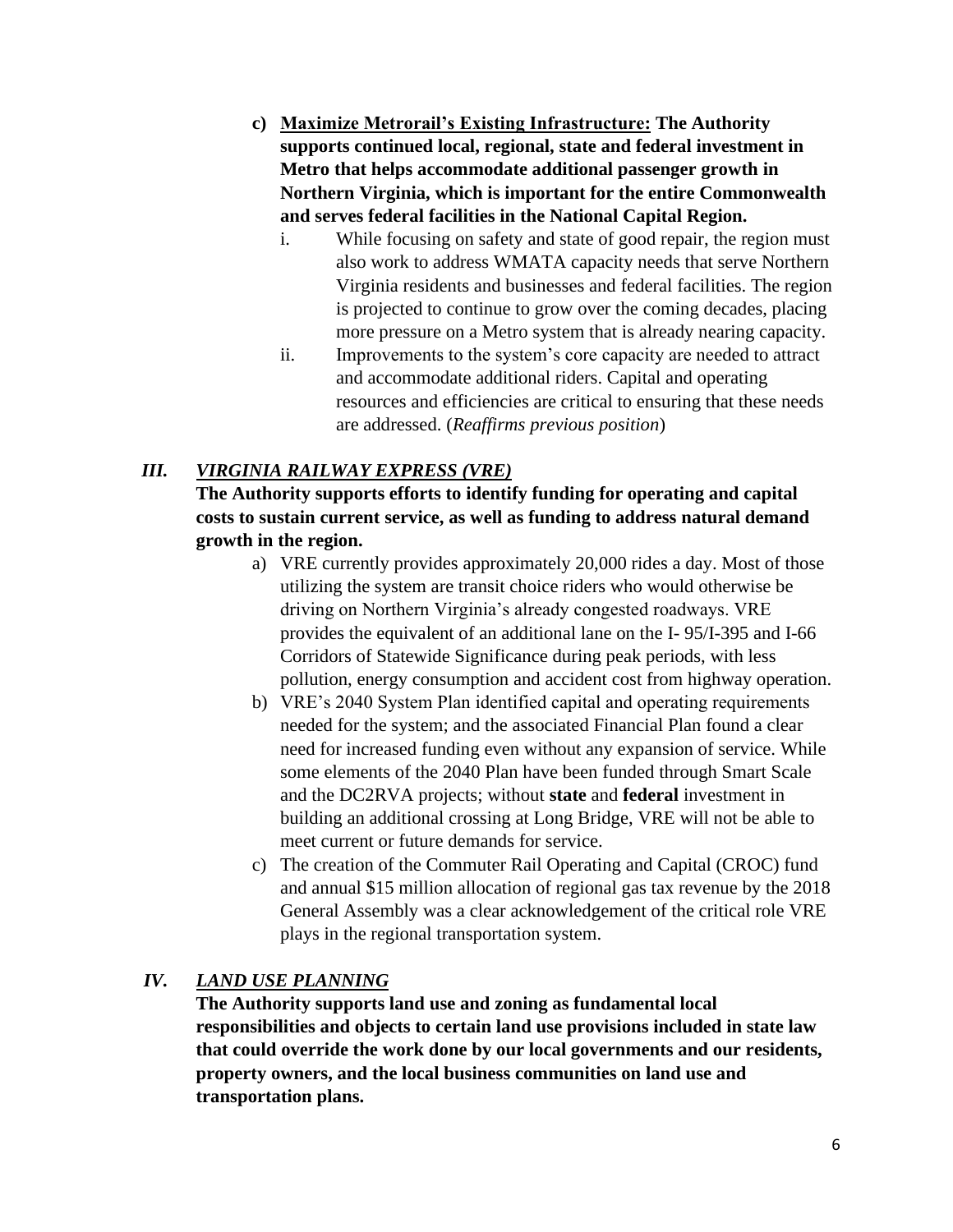#### *V. SECONDARY ROAD DEVOLUTION/LOCAL MAINTENANCE PROGRAMS*

**The Authority opposes the transfer of secondary road construction and maintenance responsibilities to counties, especially if these efforts are not accompanied with corresponding revenue enhancements**. While there may be insufficient resources to adequately meet the maintenance and improvement needs of secondary roads within the Commonwealth, the solution to this problem is not to simply transfer these responsibilities to local government that have neither the resources nor the expertise to fulfill them.

**The Authority opposes any legislative or regulatory moratorium on the transfer of newly constructed secondary roads to VDOT for the purposes of ongoing maintenance**.

**The Authority opposes changes to maintenance allocation formulas detrimental to localities maintaining their own roads.** Changing current formulas or requiring additional counties to maintain their roads could lead to a reduction in Urban Construction and Maintenance Funds, placing a huge extra burden on these localities. (*Reaffirms previous position*)

#### *VI. MAXIMIZING USE OF FACILITIES AND OPERATIONS*

**A vital component of our transportation network is transportation demand management, such as high occupancy vehicle use; teleworking; safe pedestrian and bicyclist movement; and user-friendly access to transit.** The Authority supports these efforts to help mitigate roadway congestion and provide benefits to employers and employees. (*Reaffirms previous position*)

#### **B. FEDERAL LEGISLATIVE PROGRAM**

#### *PROVIDE ADDITIONAL FEDERAL COVID-19 FUNDING SUPPORT FOR TRANSIT*

Northern Virginia's transit agencies and the Washington Metropolitan Washington Transit Agency (WMATA) continue to provide essential services serving our region and the federal government. Earlier federal COVID-19 relief enabled these systems to operate safely and serve first responders, healthcare workers and essential employees across the National Capital Region. Now WMATA and these agencies need additional funding to avoid staff layoffs and service reductions that would cripple our region's ability to quickly recover from the economic downturn. The Federal agency workforce depends on WMATA service to serve the nation and further federal aid is paramount.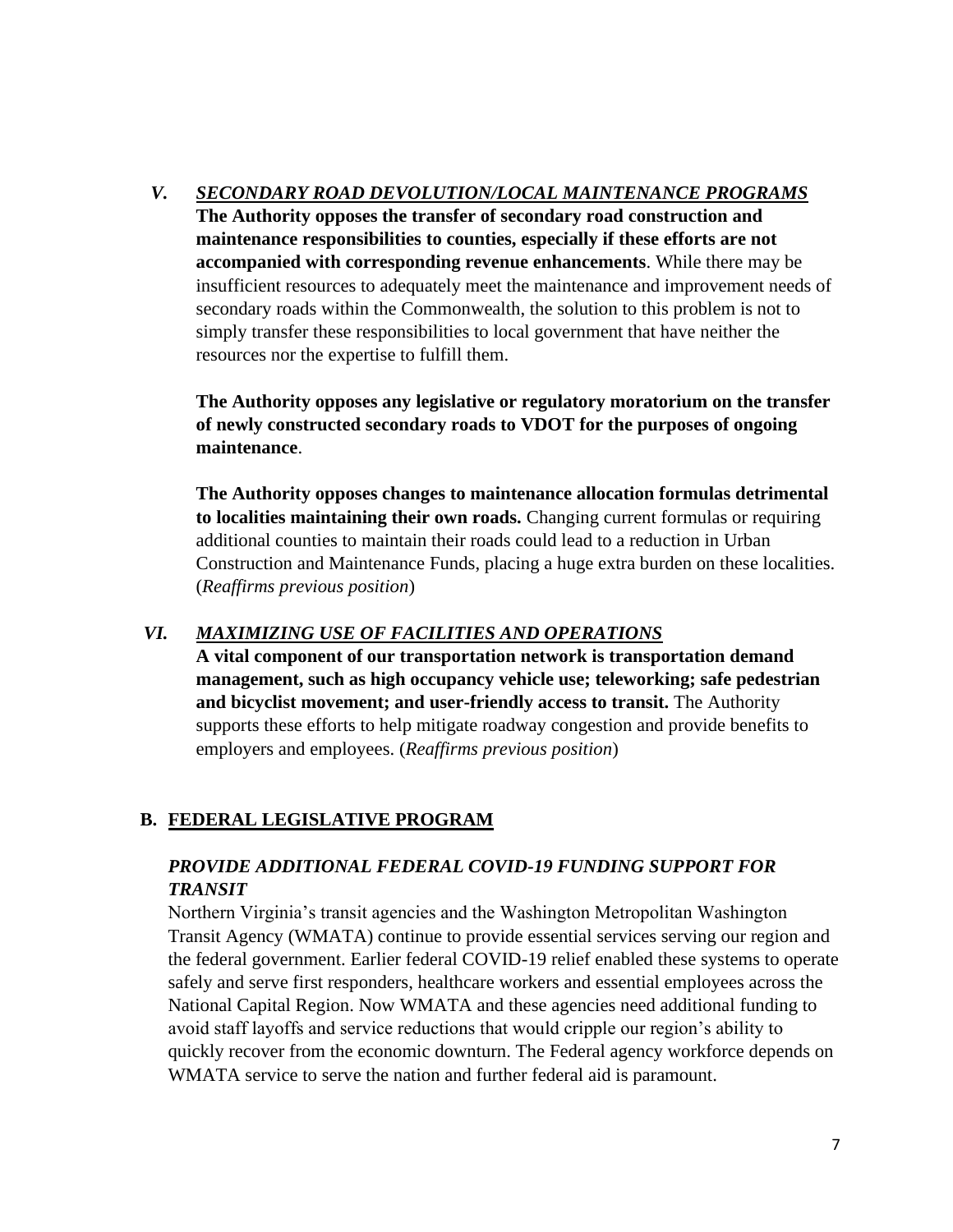#### *I. SURFACE TRANSPORTATION PROGRAM REAUTHORIZATION:*

The level of Federal investment in the nation's transportation infrastructure, including both maintenance of the existing system and expansion, must increase significantly.

**USDOT must coordinate with regional agencies, including the Northern Virginia Transportation Authority and the Transportation Planning Board, and local governments**, as it works on rules to establish performance measures and standards for numerous programs;

**The Congestion Mitigation and Air Quality Improvement Program (CMAQ) and Regional Surface Transportation Program (RSTP) are essential to the region**. These two programs are presently overextended and additional funding for both is crucial to address needs throughout the country.

**To recognize the uniqueness of metropolitan areas, greater decision-making authority for determining how transportation funding is spent should be given to local governments and regional agencies, such as the Northern Virginia Transportation Authority; and**

**Safety and security must continue to be an important focus of transportation projects.** (*Reaffirms previous position*)

#### *II. WASHINGTON METROPOLITAN AREA TRANSIT AUTHORITY (WMATA) FUNDING:*

- **a) Reauthorizing the Passenger Rail Investment and Improvement Act of 2008 (PRIIA) Funding and Safety: The Authority supports WMATA's efforts to enhance the safety and security of the system and its riders, through adequate funding and oversight.**
	- i. The federal government is a valuable partner in ensuring that WMATA continues to move ahead with important safety and infrastructure capital improvements in its system. The Authority supports federal action that extended PRIIA funding at \$150 million annually through 2030.
	- ii. The Authority calls on the Commonwealth, Maryland and the District of Columbia to continue matching PRIIA funds up to a total of \$150 million as proposed in legislation before the U.S. Congress.
	- iii. This authorization, which must continue to be accompanied by annual appropriations, is especially important as WMATA works with the federal government and its state and local jurisdictions to improve safety and state of good repair issues throughout its system. (*Reaffirms previous position*)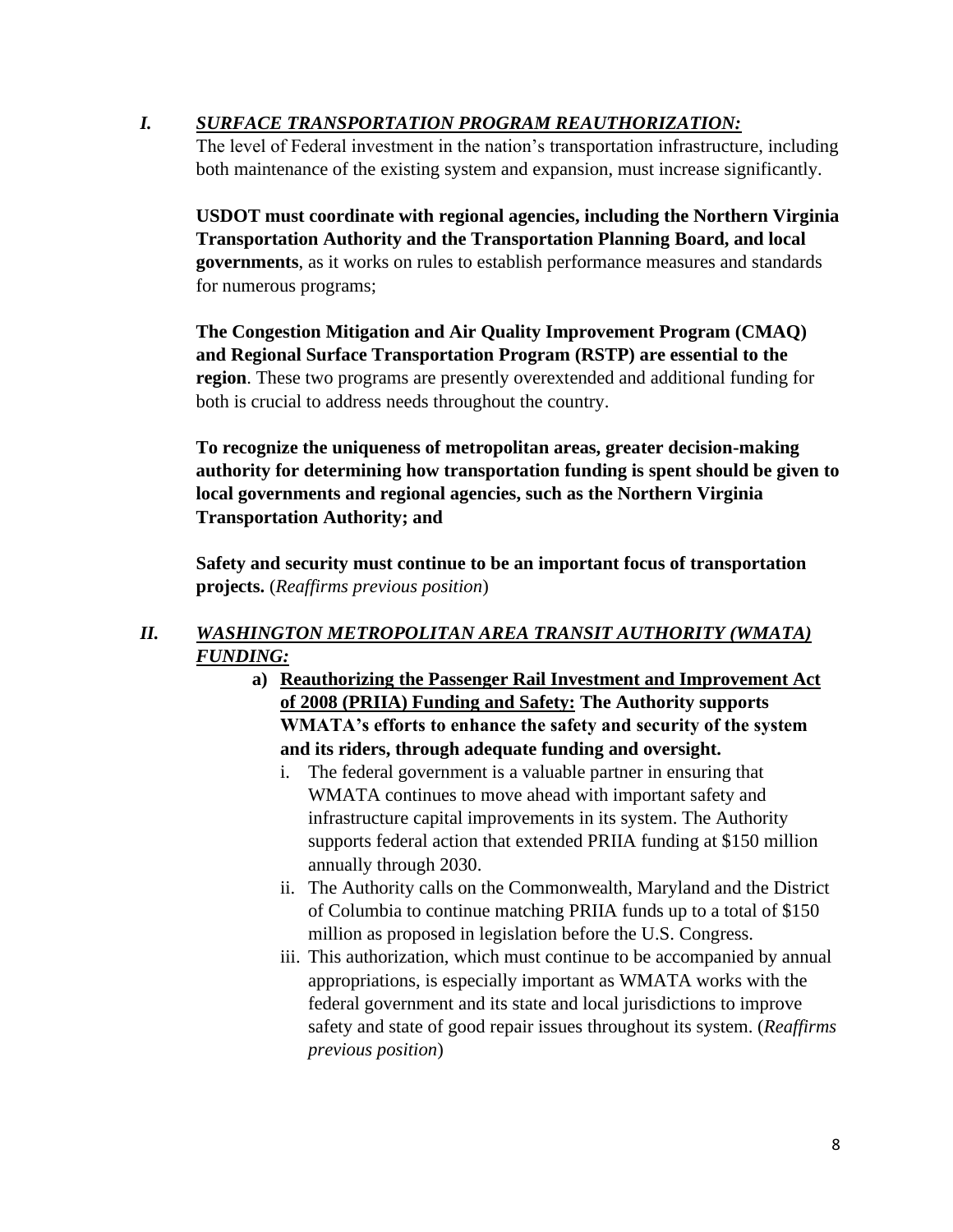- **b) Maximize Metrorail's Existing Infrastructure: The Authority supports continued local, regional, state and federal investment in Metro that helps accommodate additional passenger growth in Northern Virginia, which is important for the entire Commonwealth and serves federal facilities in the National Capital Region.**
	- i. While focusing on safety and state of good repair, the region must also work to address WMATA capacity needs that serve Northern Virginia residents and businesses and federal facilities. The region is projected to continue to grow over the coming decades, placing more pressure on a Metro system that is already nearing capacity.
	- ii. Improvements to the system's core capacity are needed to attract and accommodate additional riders. Capital and operating resources and efficiencies are critical to ensuring that these needs are addressed. (*Reaffirms previous position*)

#### *III. VIRGINIA RAILWAY EXPRESS (VRE):*

**The Authority supports efforts to identify funding for operating and capital costs to sustain current service, as well as funding to address natural demand growth in the region.**

- a) VRE currently provides approximately 20,000 rides a day. Most of those utilizing the system are transit choice riders who would otherwise be driving on Northern Virginia's already congested roadways. VRE provides the equivalent of an additional lane on the I- 95/I-395 and I-66 Corridors of Statewide Significance during peak periods with less pollution, energy consumption and accident cost from highway operation.
- b) VRE's 2040 System Plan identified capital and operating requirements needed for the system; and the associated Financial Plan found a clear need for increased funding even without any expansion of service. While some elements of the 2040 Plan have been funded through Smart Scale and the DC2RVA projects; without **state** and **federal** investment in building an additional crossing at Long Bridge, VRE will not be able to meet future demands for increased service.

## *IV. FEDERAL GOVERNMENT RELOCATION AND CONSOLIDATION:*

**The Authority supports greater coordination and sufficient funding to address the planning and transportation issues associated with any future Base Realignment and Closure Commission recommendations or other federal Government Relocations and Consolidations.** (*Reaffirms previous position*)

*V. FUNDING FOR TRANSPORTATION EMERGENCY PREPAREDNESS:* **The Authority calls upon Congress to provide increased emergency preparedness and security funding to local and regional transportation agencies in the metropolitan Washington area.** (*Reaffirms previous position*)